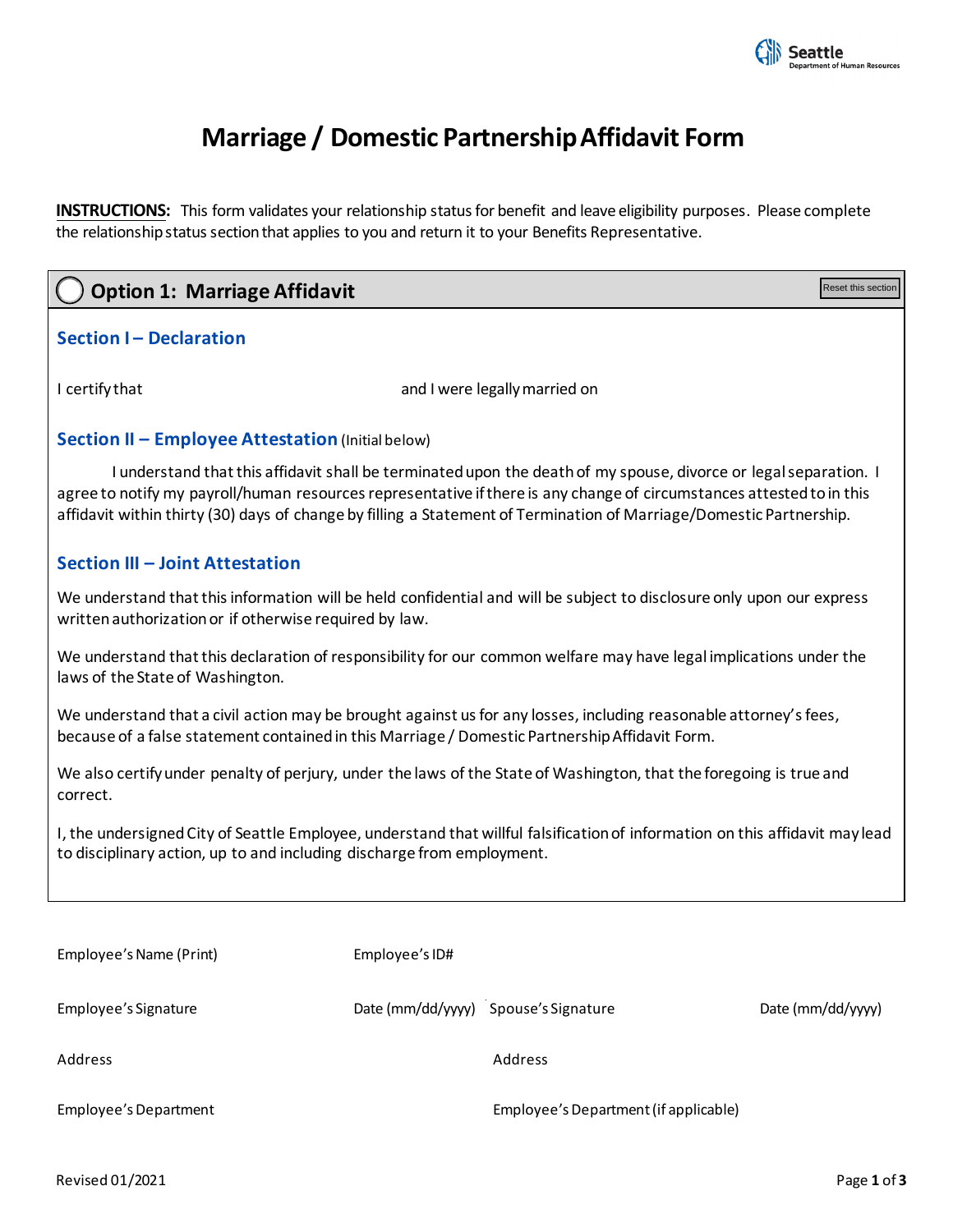

# **Option 2: Domestic Partnership Affidavit**

Reset this section

## **Section I: Declaration**

I certify that and I formed a domestic partnership on **and** we:

- Share the same regular and permanent residence **and**
- Have a close personal relationship **and**
- Are jointly responsible for basic living expenses **and**
- Are not married to anyone **and**
- Are not related by blood closer than would bar marriage in the State of Washington**and**
- Were mentally competent to consent to contract when our domestic partnership began **and**
- Are each other's sole domestic partners and are responsible for each other's common welfare.

#### **Section II: Employee Attestation (Initial below)**

 I understand that this affidavit shall be terminated upon the death of my domestic partner or by a change of circumstances as listed in Section I that I verified in this affidavit. I agree to notify my payroll/human resources representative if there is any change of circumstances attested to in this affidavit within thirty (30) days of change by submitting a Statement of Termination of Marriage/Domestic Partnershipform.

Initial**one** of the following:

 I understand that if I have indicated on my Medical Election Form or Employee Self-Service panel that my domestic partner **is my IRS tax dependent**, he/she/theymeets the IRS Section 125 definition of a dependent.

 I understand that if my domestic partner **is not my IRS tax dependent**that any employee health premiums attributed to my domestic partner will be paid with after tax dollars. In addition, I understand that the value of the plans that my domestic partner and/or domestic partner's child(ren) are enrolled in will be added as income to my gross wages so that taxes can be withheld.

#### **Section III: Joint Attestation**

We understand that this information will be held confidential and will be subject to disclosure only upon our express written authorization or if otherwise required by law.

We understand that this declaration of responsibility for our common welfare may have legal implications under the State of Washington.

We understand that a civil action may be brought against us for any losses, including reasonable attorney's fees, because of a false statement contained in this Marriage / Domestic PartnershipAffidavit Form.

We also certify under penalty of perjury, under the laws of the State of Washington, that the foregoing is true and correct.